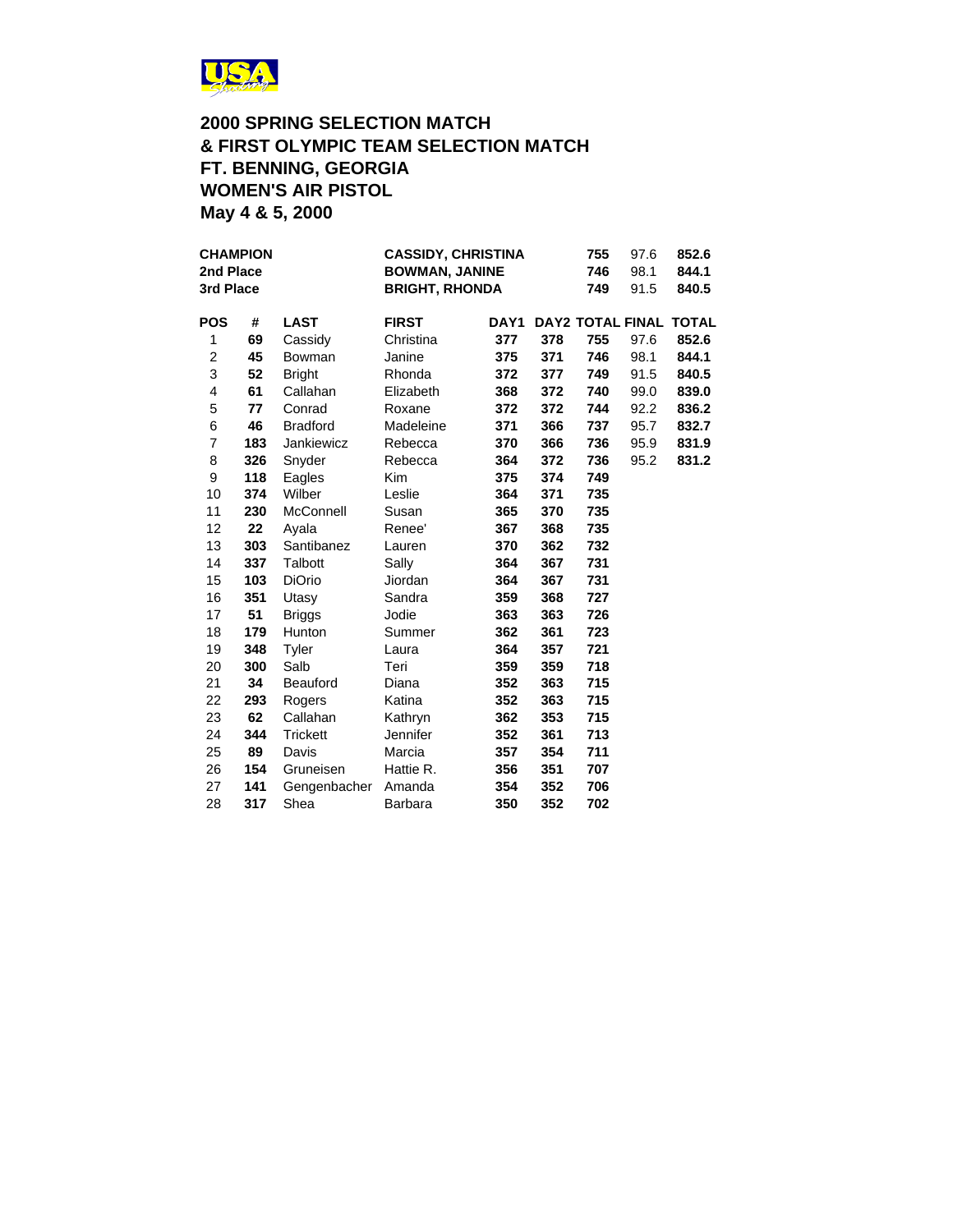## **MEN'S AIR PISTOL May 1 & 2, 2000**

|           | <b>CHAMPION DEMAREST, BILL</b>         | $1166 + 98.1 = 1264.1$ |
|-----------|----------------------------------------|------------------------|
| 2nd Place | DOUGLASS, MICHAEL 1150 + 99.7 = 1249.7 |                        |
| 3rd Place | <b>SZARENSKI, DARYL</b>                | $1151 + 98.3 = 1249.3$ |

| <b>SITIO</b> | #               | <b>LAST NAME</b> | <b>FIRST NAME</b> |     |     |      |      | DAY 1 DAY 2 TOTAL FINAL TOTAL S.O. |      |
|--------------|-----------------|------------------|-------------------|-----|-----|------|------|------------------------------------|------|
| 1            | $\overline{95}$ | Demarest         | Bill              | 580 | 586 | 1166 | 98.1 | 1264.1                             |      |
| 3            | 108             | Douglass         | Michael           | 576 | 574 | 1150 | 99.7 | 1249.7                             |      |
| $\mathbf 2$  | 335             | Szarenski        | Daryl             | 573 | 578 | 1151 | 98.3 | 1249.3                             |      |
| 5            | 203             | King             | Steven            | 574 | 575 | 1149 | 97.7 | 1246.7                             |      |
| 4            | 11              | Amonette         | Ben               | 569 | 580 | 1149 | 96.9 | 1245.9                             | 10.5 |
| 6            | 41              | <b>Bickar</b>    | John              | 574 | 573 | 1147 | 98.9 | 1245.9                             | 9.4  |
| 7            | 358             | Vondrak          | David             | 570 | 576 | 1146 | 96.1 | 1242.1                             |      |
| 8            | 347             | Turner           | Jason             | 575 | 568 | 1143 | 96.6 | 1239.6                             |      |
| 9            | 384             | Markowsky        | Greg              | 568 | 567 | 1135 |      |                                    |      |
|              | 47              | <b>Bradley</b>   | Terry S.          | 572 | 563 | 1135 |      |                                    |      |
| 11           | 27              | Barberi          | Justin            | 569 | 564 | 1133 |      |                                    |      |
| 12           | 269             | Peters           | Lance             | 569 | 563 | 1132 |      |                                    |      |
| 13           | 199             | Kelly            | Warren M.         | 563 | 566 | 1129 |      |                                    |      |
| 14           | 10              | Alto             | Chris             | 563 | 565 | 1128 |      |                                    |      |
| 15           | 319             | Shivers          | Jeffrey           | 569 | 558 | 1127 |      |                                    |      |
| 16           | 58              | <b>Bursack</b>   | Jake              | 560 | 563 | 1123 |      |                                    |      |
|              | 229             | McConnell        | Richard           | 564 | 559 | 1123 |      |                                    |      |
|              | 94              | Derr             | Greg              | 565 | 558 | 1123 |      |                                    |      |
| 19           | 193             | Jorgenson        | Travis            | 556 | 566 | 1122 |      |                                    |      |
| 20           | 301             | Sanchez          | Wilberto          | 561 | 560 | 1121 |      |                                    |      |
| 21           | 388             | Lackey           | Curtis            | 554 | 565 | 1119 |      |                                    |      |
|              | 228             | McCash           | R.Shawn           | 556 | 563 | 1119 |      |                                    |      |
| 23           | 15              | Anderson         | <b>Terry</b>      | 552 | 564 | 1116 |      |                                    |      |
| 24           | 210             | Kroeger          | Calvin            | 552 | 562 | 1114 |      |                                    |      |
| 25           | 396             | Potter           | Warren            | 547 | 564 | 1111 |      |                                    |      |
|              | 235             | McLeod           | Benjamin          | 555 | 556 | 1111 |      |                                    |      |
| 27           | 12              | Anderson         | Dave              | 550 | 560 | 1110 |      |                                    |      |
| 28           | 192             | Jones            | Peter             | 548 | 561 | 1109 |      |                                    |      |
|              | 76              | Conrad           | Dexter            | 551 | 558 | 1109 |      |                                    |      |
|              | 305             | Saylor           | Grant             | 559 | 550 | 1109 |      |                                    |      |
| 31           | 38              | Benson           | Todd              | 552 | 556 | 1108 |      |                                    |      |

| SITIO | #   | <b>LAST NAME</b> | <b>FIRST NAME</b> | DAY 1 |     | <b>DAY 2 TOTAL</b> |
|-------|-----|------------------|-------------------|-------|-----|--------------------|
| 32    | 57  | Bundy            | Robert            | 558   | 549 | 1107               |
| 33    | 304 | Sargent          | Jason R.          | 554   | 548 | 1102               |
| 34    | 254 | Neely            | Nick              | 551   | 550 | 1101               |
| 35    | 131 | Foradori         | Peter             | 551   | 548 | 1099               |
| 36    | 258 | Olds             | David             | 546   | 551 | 1097               |
|       | 333 | Stewart          | Alan              | 551   | 546 | 1097               |
| 38    | 274 | Poe              | Brian             | 545   | 544 | 1089               |
| 39    | 224 | Maddix           | Paul A.           | 530   | 544 | 1074               |
| 40    | 92  | Davison          | <b>Bloice</b>     | 537   | 534 | 1071               |
| 41    | 196 | Kavanagh         | Edward            | 536   | 534 | 1070               |
|       | 364 | Wayda            | <b>Brandon</b>    | 540   | 530 | 1070               |
|       | 175 | Howard           | Norman            | 543   | 527 | 1070               |
| 44    | 139 | Gamble           | Robert            | 523   | 538 | 1061               |
| 45    | 282 | Reedstrom        | James             | 529   | 531 | 1060               |
| 46    | 209 | Kraft            | Timothy           | 531   | 522 | 1053               |
| 47    | 13  | Anderson         | Edward            | 530   | 511 | 1041               |
| 48    | 302 | Sandmaier        | Philip            | 521   | 515 | 1036               |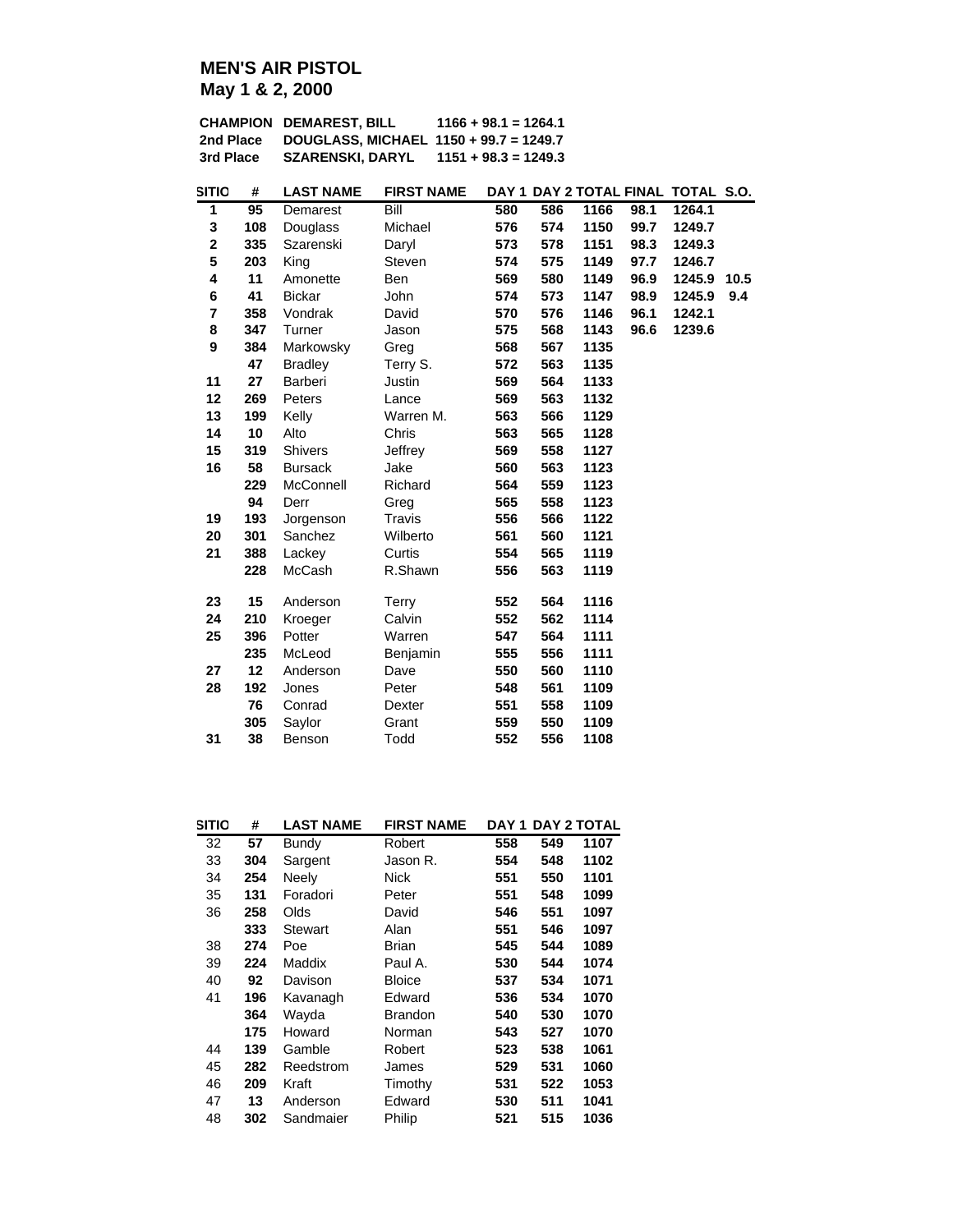# **2000 SPRING SELECTION MATCH & FIRST OLYMPIC TEAM SELECTION MATCH FT. BENNING, GEORGIA MEN'S FREE PISTOL**

**May 4 & 5, 2000**

| <b>CHAMPION</b>         |               |                | <b>DEMAREST, BILL</b> |                         | $1100 + 94.1 = 1194.1$ |                        |      |                        |  |
|-------------------------|---------------|----------------|-----------------------|-------------------------|------------------------|------------------------|------|------------------------|--|
|                         | 2nd Place     |                |                       | <b>SANDERSON, KEITH</b> |                        | $1096 + 94.9 = 1190.9$ |      |                        |  |
|                         | 3rd Place     |                |                       | <b>SZARENSKI, DARYL</b> |                        | $1098 + 92.6 = 1190.6$ |      |                        |  |
|                         | POS COMP LAST |                | <b>FIRST</b>          | DAY1                    |                        |                        |      | DAY2 TOTAL FINAL TOTAL |  |
| 1                       | 95            | Demarest       | Bill                  | 542                     | 558                    | 1100                   | 94.1 | 1194.1                 |  |
| $\overline{\mathbf{c}}$ | 389           | Sanderson      | Keith                 | 549                     | 547                    | 1096                   | 94.9 | 1190.9                 |  |
| 3                       | 335           | Szarenski      | Daryl                 | 546                     | 552                    | 1098                   | 92.6 | 1190.6                 |  |
| 4                       | 319           | <b>Shivers</b> | Jeffrey               | 546                     | 549                    | 1095                   | 93.5 | 1188.5                 |  |
| 5                       | 203           | King           | Steven                | 550                     | 546                    | 1096                   | 92.1 | 1188.1                 |  |
| 6                       | 11            | Amonette       | Ben                   | 549                     | 545                    | 1094                   | 90.3 | 1184.3                 |  |
| 7                       | 358           | Vondrak        | David                 | 533                     | 553                    | 1086                   | 90.4 | 1176.4                 |  |
| 8                       | 108           | Douglass       | Michael               | 547                     | 540                    | 1087                   | 88.3 | 1175.3                 |  |
| 9                       | 347           | Turner         | Jason                 | 537                     | 549                    | 1086                   |      |                        |  |
| 10                      | 210           | Kroeger        | Calvin                | 549                     | 534                    | 1083                   |      |                        |  |
| 11                      | 58            | <b>Bursack</b> | Jake                  | 540                     | 537                    | 1077                   |      |                        |  |
| 12                      | 117           | Duvall         | <b>Buddy</b>          | 540                     | 536                    | 1076                   |      |                        |  |
| 13                      | 94            | Derr           | Greg                  | 551                     | 525                    | 1076                   |      |                        |  |
| 14                      | 10            | Alto           | Chris                 | 537                     | 533                    | 1070                   |      |                        |  |
| 15                      | 193           | Jorgenson      | Travis                | 537                     | 530                    | 1067                   |      |                        |  |
| 16                      | 192           | Jones          | Peter                 | 527                     | 537                    | 1064                   |      |                        |  |
| 17                      | 388           | Lackey         | Curtis                | 528                     | 533                    | 1061                   |      |                        |  |
| 18                      | 269           | Peters         | Lance                 | 535                     | 524                    | 1059                   |      |                        |  |
| 19                      | 229           | McConnell      | Richard               | 530                     | 527                    | 1057                   |      |                        |  |
| 20                      | 254           | Neely          | <b>Nick</b>           | 528                     | 523                    | 1051                   |      |                        |  |
| 21                      | 76            | Conrad         | Dexter                | 531                     | 520                    | 1051                   |      |                        |  |
| 22                      | 228           | McCash         | R.Shawn               | 514                     | 534                    | 1048                   |      |                        |  |
| 23                      | 199           | Kelly          | Warren M.             | 522                     | 525                    | 1047                   |      |                        |  |
| 24                      | 27            | <b>Barberi</b> | Justin                | 517                     | 525                    | 1042                   |      |                        |  |
| 25                      | 235           | McLeod         | Benjamin              | 518                     | 522                    | 1040                   |      |                        |  |
| 26                      | 12            | Anderson       | Dave                  | 517                     | 521                    | 1038                   |      |                        |  |
| 27                      | 139           | Gamble         | Robert                | 502                     | 532                    | 1034                   |      |                        |  |
| 28                      | 32            | Beamon         | Gregory A.            | 500                     | 520                    | 1020                   |      |                        |  |
| 29                      | 299           | Sagerman       | Gene                  | 498                     | 518                    | 1016                   |      |                        |  |
| 30                      | 38            | Benson         | Todd                  | 504                     | 501                    | 1005                   |      |                        |  |
| 31                      | 224           | Maddix         | Paul A.               | 487                     | 514                    | 1001                   |      |                        |  |
| 32                      | 274           | Poe            | <b>Brian</b>          | 511                     | 481                    | 992                    |      |                        |  |
| 33                      | 282           | Reedstrom      | James                 | 504                     | 486                    | 990                    |      |                        |  |
| 34                      | 155           | Gybin          | Alexander             | 489                     | 496                    | 985                    |      |                        |  |
| 35                      | 258           | Olds           | David                 | 494                     | 489                    | 983                    |      |                        |  |
| 36                      | 196           | Kavanagh       | Edward                | 474                     | 452                    | 926                    |      |                        |  |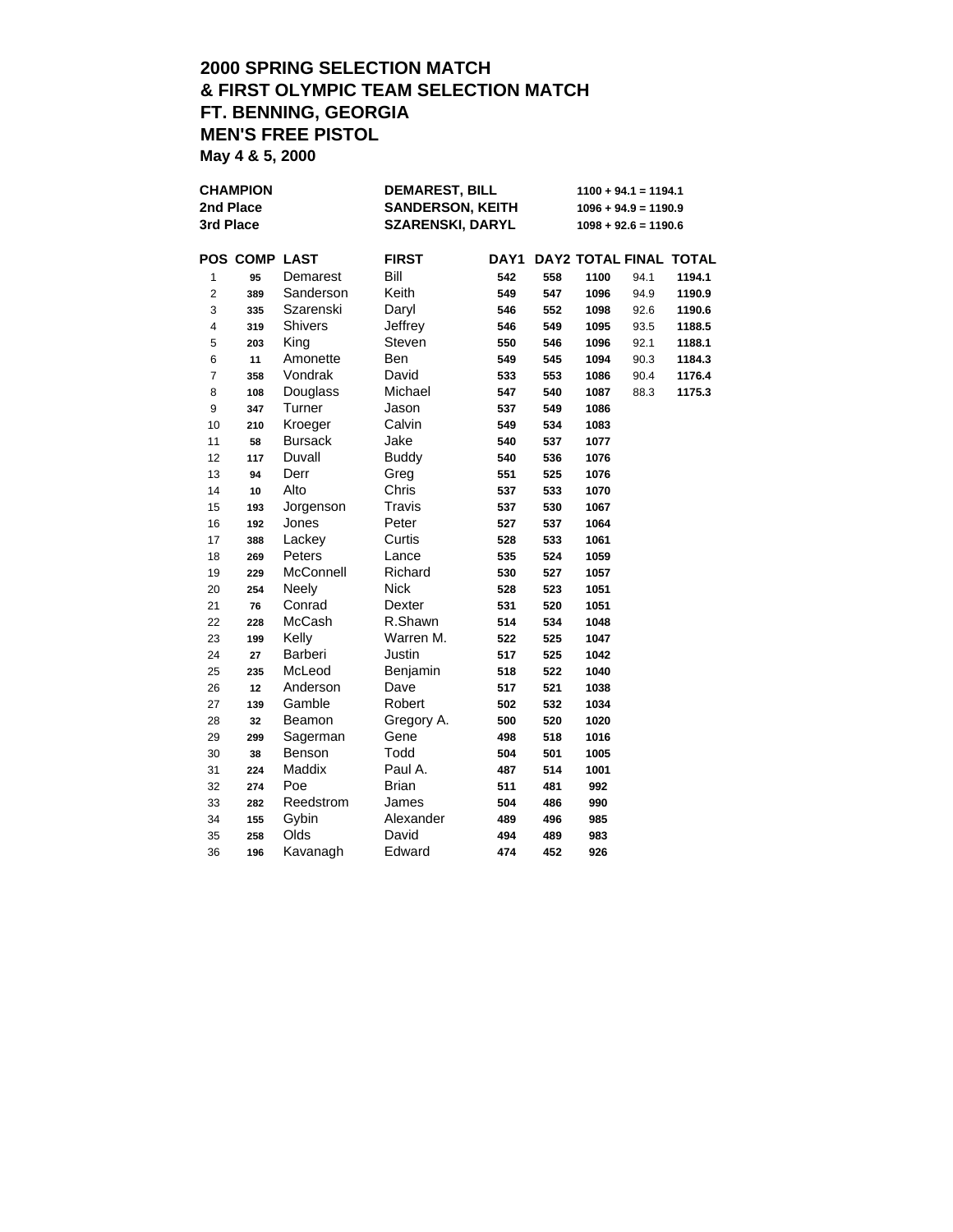### **2000 SPRING SELECTION MATCH & FIRST OLYMPIC TEAM SELECTION MATCH FT. BENNING, GEORGIA WOMEN'S SPORT PISTOL May 1 & 2, 2000**

|           | CHAMPION CALLAHAN, ELIZABETH 1153 + 99.1 = 1252.1 |                        |
|-----------|---------------------------------------------------|------------------------|
| 2nd Place | <b>SNYDER, REBECCA</b>                            | $1152 + 99.3 = 1251.3$ |
| 3rd Place | <b>BOWMAN, JANINE</b>                             | $1147 + 99.9 = 1246.9$ |

| SITIO        | #   | <b>LAST NAME</b> | <b>FIRST NAME</b> |     |     |      |       | DAY 1 DAY 2 TOTAL FINAL TOTAL |
|--------------|-----|------------------|-------------------|-----|-----|------|-------|-------------------------------|
| 1            | 61  | Callahan         | Elizabeth         | 579 | 574 | 1153 | 99.1  | 1252.1                        |
| $\mathbf{2}$ | 326 | Snyder           | Rebecca           | 574 | 578 | 1152 | 99.3  | 1251.3                        |
| 3            | 45  | Bowman           | Janine            | 570 | 577 | 1147 | 99.9  | 1246.9                        |
| 4            | 77  | Conrad           | Roxane            | 578 | 571 | 1149 | 97.6  | 1246.6                        |
| 5            | 351 | Utasy            | Sandra            | 566 | 565 | 1131 | 101.1 | 1232.1                        |
| 6            | 103 | <b>DiOrio</b>    | Jiordan           | 561 | 572 | 1133 | 97.1  | 1230.1                        |
| 7            | 52  | <b>Bright</b>    | Rhonda            | 565 | 561 | 1126 | 96.2  | 1222.2                        |
| 8            | 303 | Santibanez       | Lauren            | 559 | 556 | 1115 | 95.2  | 1210.2                        |
| 9            | 118 | Eagles           | Kim               | 568 | 569 | 1137 |       |                               |
| 10           | 337 | Talbott          | Sally             | 560 | 552 | 1112 |       |                               |
| 11           | 293 | Rogers           | Katina            | 558 | 549 | 1107 |       |                               |
| 12           | 22  | Ayala            | Renee'            | 552 | 549 | 1101 |       |                               |
| 13           | 348 | Tyler            | Laura             | 549 | 550 | 1099 |       |                               |
| 14           | 397 | Zimmerman        | Terri             | 544 | 552 | 1096 |       |                               |
| 15           | 106 | Dominguez        | Josette           | 540 | 540 | 1080 |       |                               |
|              | 46  | <b>Bradford</b>  | Madeleine         | 551 | 529 | 1080 |       |                               |
| 17           | 89  | Davis            | Marcia            | 541 | 533 | 1074 |       |                               |
| 18           | 62  | Callahan         | Kathryn           | 543 | 523 | 1066 |       |                               |
| 19           | 34  | <b>Beauford</b>  | Diana             | 531 | 523 | 1054 |       |                               |
| 20           | 344 | Trickett         | Jennifer          | 525 | 521 | 1046 |       |                               |
| 21           | 230 | McConnell        | Susan             | 521 | 491 | 1012 |       |                               |